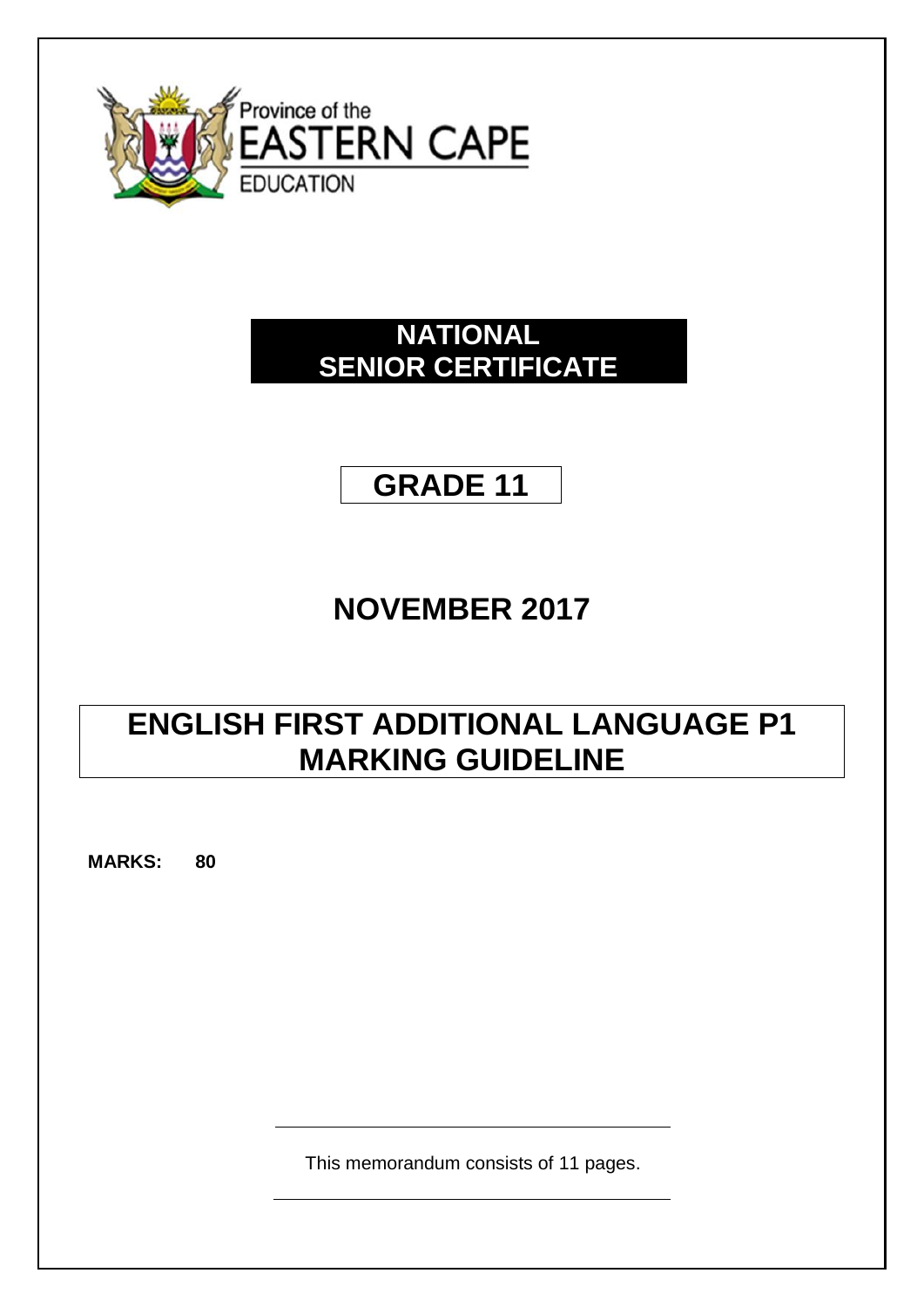#### **INSTRUCTIONS TO MARKERS**

- 1. Candidates are expected to answer ALL the questions.
- 2. This memorandum serves as a guide to markers. Some responses may require a marker's discretion.
- 3. Candidates' responses should be assessed as objectively as possible.

## **MARKING THE COMPREHENSION**

- o Because the focus is on understanding, incorrect spelling and language errors in responses should not be penalised unless such errors change the meaning/understanding. (Errors must still be indicated.)
- o If a candidate uses words from a language other than the one being examined, disregard those words, and if the answer still makes sense, do not penalise. However, if a word from another language is used in a text and required in an answer, this will be acceptable.
- o For **open-ended questions,** no marks should be awarded for YES/NO or I AGREE/I DISAGREE. The reason/substantiation/motivation is what should be considered.
- o When one word answers are required and the candidate gives a whole sentence, mark correct **provided that** the correct word is underlined/highlighted.
- o When two/three facts/points are required and a range is given, mark **only** the first two/three.
- o Accept dialectal variations.
- o For multiple-choice questions, accept BOTH the letter corresponding with the correct answer AND/OR the answer written out in full.
- o Coherent and relevant quotes from the passage are acceptable. The response must answer the question.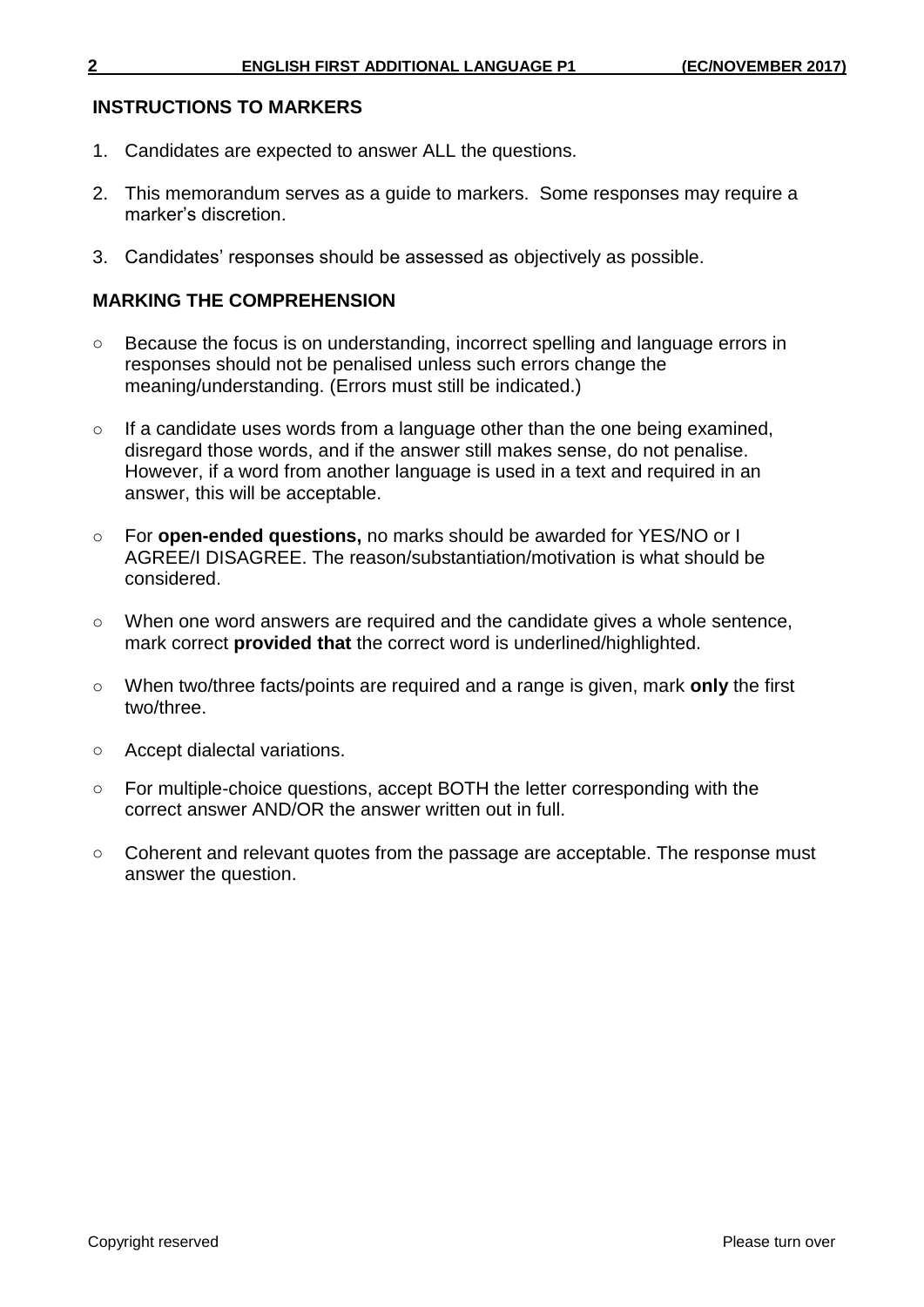#### **SECTION A: COMPREHENSION**

#### **QUESTION 1**

1.1 Linda Fellowes wanted to educate/make children aware  $\sqrt{}$  of the problem of rhino poaching and how important it is to preserve our wildlife resources.  $\sqrt{ }$ 

#### **OR**

She wants to instil  $\sqrt{ }$  in them the importance of looking after our wildlife.  $\sqrt{ }$ 

#### **OR**

She wants to influence  $\sqrt{ }$  them to become wildlife conservationists.  $\sqrt{ }$ 

**NOTE:** Accept any ONE of the above answers. (2)

- 1.2 iThemba's story is far from fiction because in reality  $\sqrt{ }$  rhinos are poached for their horns.  $\sqrt{2}$
- 1.3 The writer wants to prove/confirm/verify  $\sqrt{ }$  the extent to which the rhino is in danger of becoming extinct/being poached.  $\sqrt{2}$
- 1.4 They regard it has having medicinal value/healing power.  $\sqrt{ }$ They believe it can reduce fever.  $\sqrt{ }$ They believe it can cleanse the liver of toxins/poison.  $\sqrt{ }$ They believe it can cleanse the body of toxins/poison.  $\sqrt{ }$ They believe there is a possibility that it can cure cancer.  $\sqrt{ }$

**NOTE:** Accept any THREE of the above answers. (3)

- 1.5 The writer uses the words 'hacking off' to appal/shock/disgust/horrify the reader,  $\sqrt{ }$  by revealing the cruel manner in which the rhino is treated.  $\sqrt{ }$  (2)
- 1.6 It is false because it is the third largest illegal industry in the world.  $\sqrt{ }$  (1)
- 1.7 A/quick solution to the problem  $\sqrt{ }$  (1)
- 1.8 The calf has to be rescued because if it dies $\sqrt{ }$  the problem surrounding rhino extinction will increase. √

#### **OR**

In order to conserve the rhino  $\sqrt{ }$  the death of the calf has to be prevented.  $\sqrt{ }$ 

**NOTE:** Accept any ONE of the above answers. (2)

1.9 'contraband' (Spelling must be correct) (1)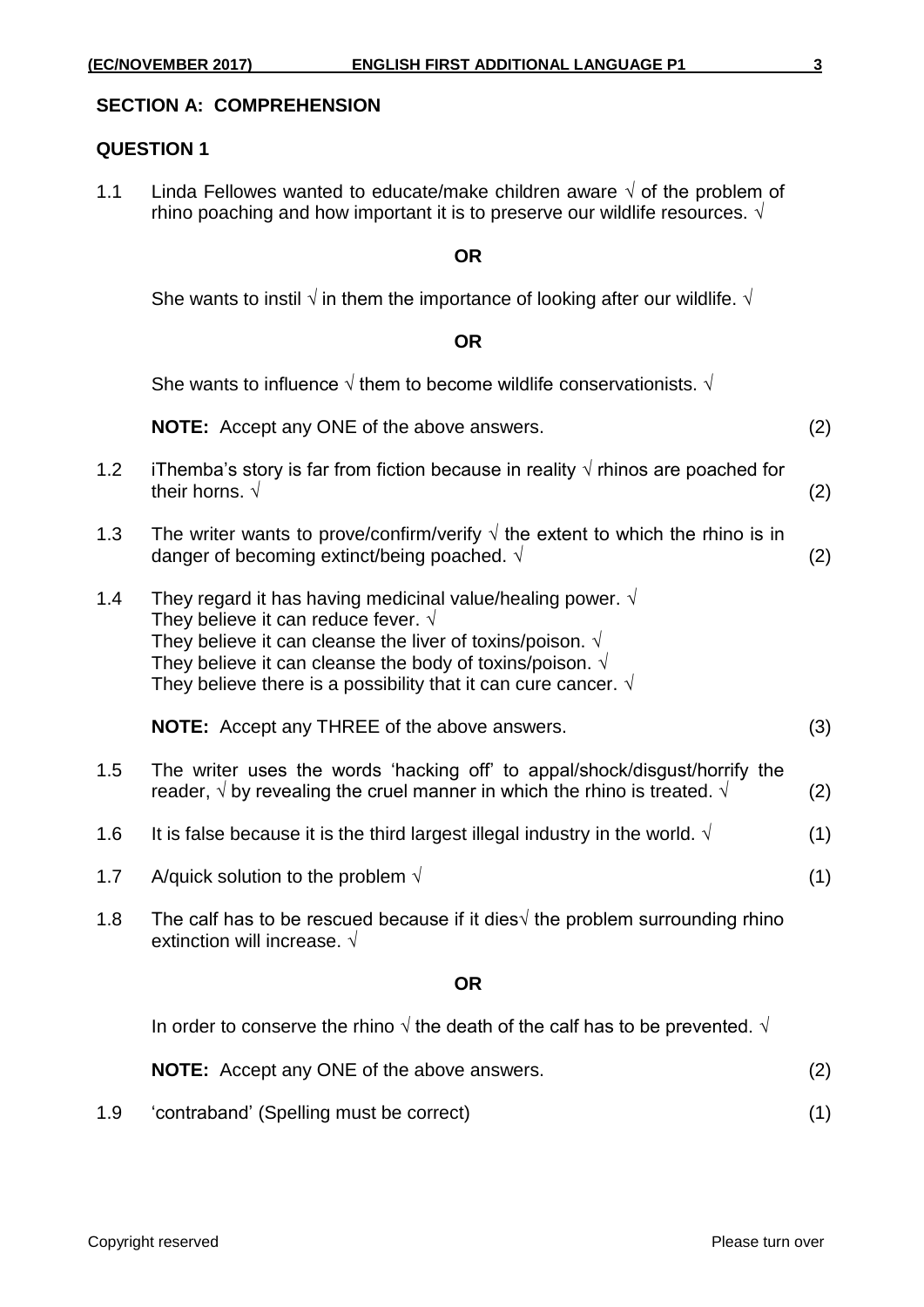1.10 The story has been included to show that Rico is an excellent/well-trained sniffer dog  $\sqrt{ }$  and it brings hope that he will be able to detect other rhino horn in the future.  $\sqrt{ }$ 

#### **OR**

The story has been included to show that Rico has been successful in detecting rhino horn,  $\sqrt{ }$  so there is hope that he can play a role in reducing the smuggling of rhino horn in the future.  $\sqrt{ }$ 

**NOTE:** Accept any ONE of the above answers. (2)

1.11 Open-ended. Accept a suitable response, e.g.

The title is suitable because it provides the reader with facts on how the rhino is poached and the suffering it has to endure. It also mentions the intervention strategies that have been implemented to protect the rhino.

Open-ended. The above answer is merely an example. Accept a suitable response which shows that the candidate has understood the passage and how the title leads to it AND is able to provide substantiation.

- **NOTE:** A candidate can score 1 or 2 marks for an answer that is not well substantiated. (3)
	-

1.12 Open-ended. Accept a suitable response, e.g.

Yes. The passage mentions all the intervention strategies that have been implemented to prevent rhino poaching. It also mentions many organisations that are involved in the protection of the rhino and how training is being provided to judicial officers to ensure that the necessary punishment is meted out to perpetrators.

#### **OR**

No. Even though many prevention strategies have been implemented there is still an increase in the number of rhino being poached. The judicial system is not meting out severe punishment to perpetrators. That is why they continue poaching rhinos.

- **NOTE** Accept any other relevant response that is well-substantiated. A candidate can score 1 or 2 marks for an answer that is not wellsubstantiated. (3)
- 1.13 The rhino's horn has been cut off/hacked off.  $\sqrt{ }$  (1)
- 1.14 At the time these statistics were published, the year 2012, had not yet come to an end  $\sqrt{ }$  so the figure 560 could still have increased by the end of that year. √ (2)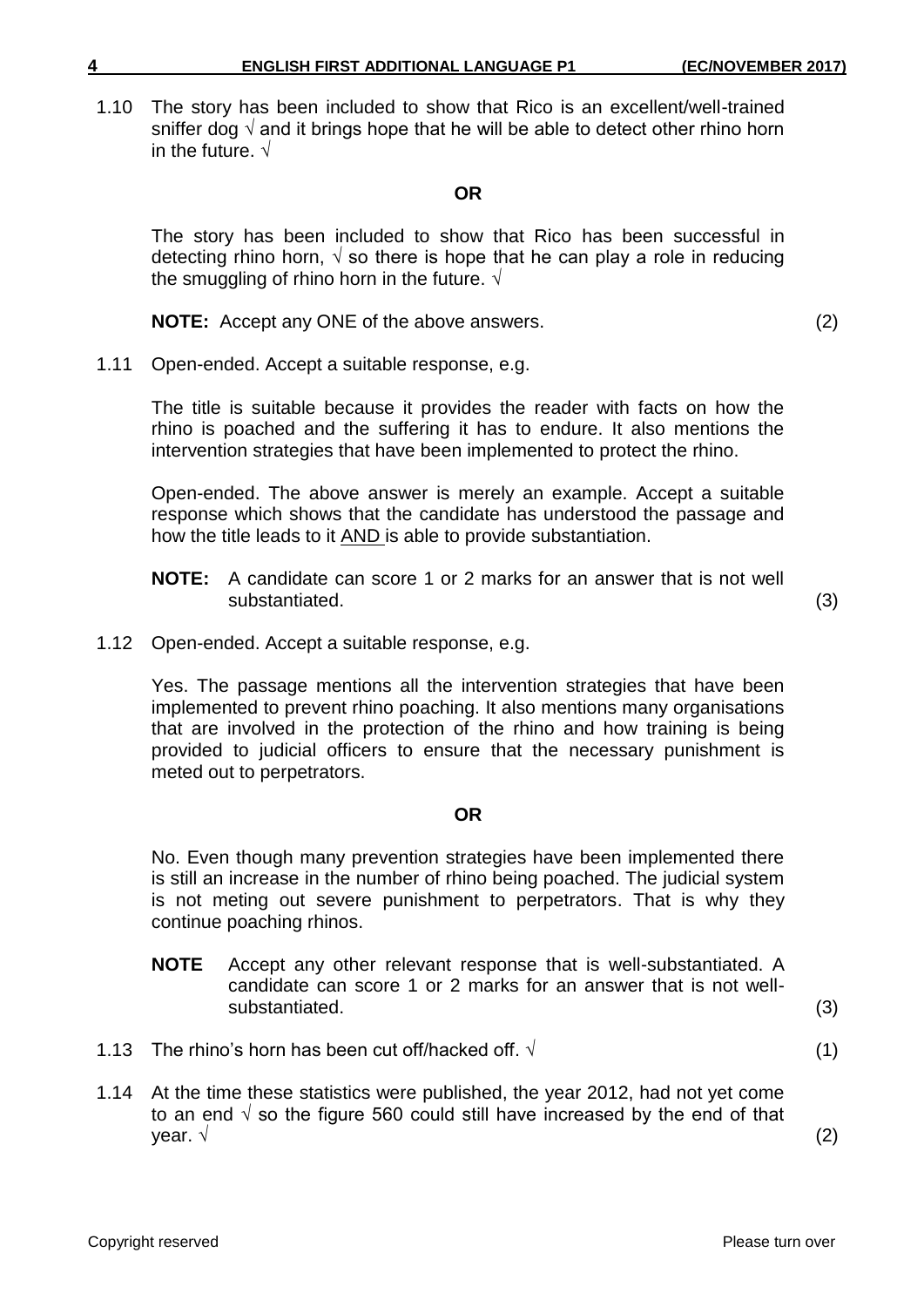1.15 The words are effective because the writer is trying to motivate the reader to get involved and assist wherever they can to reduce the number of rhinos being killed every year. The aim is to see a drastic decrease in the number of rhinos killed in 2013 and the years following it.  $\sqrt{\sqrt{}}$  (3)

## **TOTAL SECTION A: 30**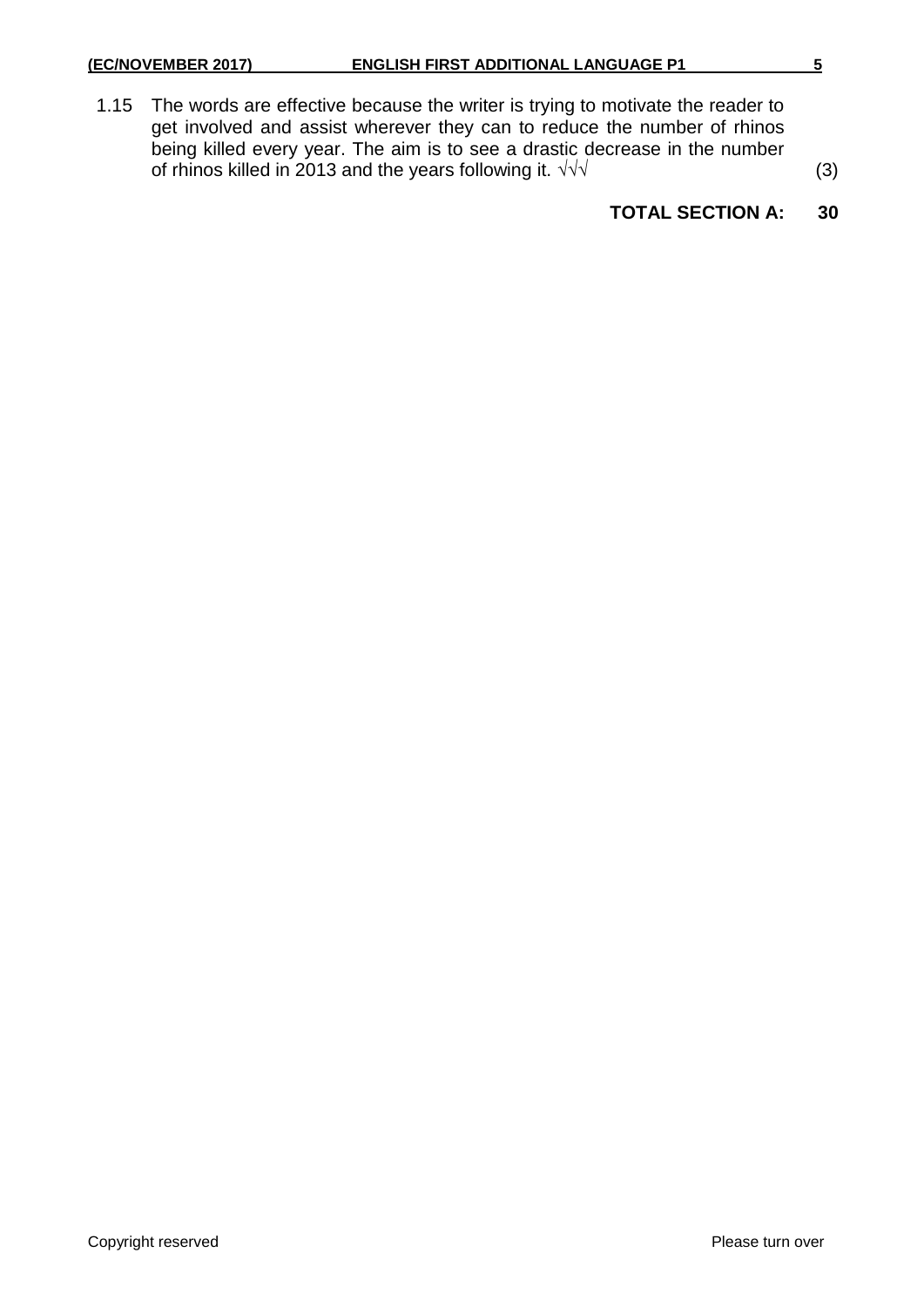### **SECTION B: SUMMARY**

## **QUESTION 2**

### **The following points form the answer to the question.**

|    | <b>QUOTATIONS</b>                                                | <b>FACTS</b> |                                                                                        |  |
|----|------------------------------------------------------------------|--------------|----------------------------------------------------------------------------------------|--|
|    |                                                                  |              | (NOTE: Candidates may phrase the<br>facts differently.)                                |  |
| 1. | "Keep a gratitude journal."                                      | 1.           | Write down things for which you<br>are grateful.                                       |  |
| 2. | "Learn to accept rejection."                                     | 2.           | Get used to being rejected.                                                            |  |
| 3. | "Use positive words to describe your<br>life."                   | 3.           | Describe your life in a positive<br>way./Be positive when speaking<br>about your life. |  |
| 4. | "Now replace the word have with<br>get."                         | 4.           | Use the word get instead of<br>have.                                                   |  |
| 5. | "Notice the righteous in times of<br>tragedy."                   | 5.           | See the positive during<br>bad<br>times./Notice the good during bad<br>times.          |  |
| 6. | "If you are going to point out<br>problems, have solutions too." | 6.           | Have solutions when pointing out<br>problems.                                          |  |
| 7. | "Set a goal each day to make<br>someone smile."                  | 7.           | Aim to make someone smile<br>every day./Aim to make someone<br>happy every day.        |  |

## **MARKING THE SUMMARY**

The summary should be marked as follows:

- **Mark allocation:**
	- o 7 marks for 7 points (1 mark per main point)
	- $\circ$  3 marks for language
	- o Total marks: 10

## **Distribution of language marks when a candidate has not quoted verbatim:**

- o 1–3 points correct: award 1 mark
- o 4–5 points correct: award 2 marks
- o 6–7 points correct: award 3 marks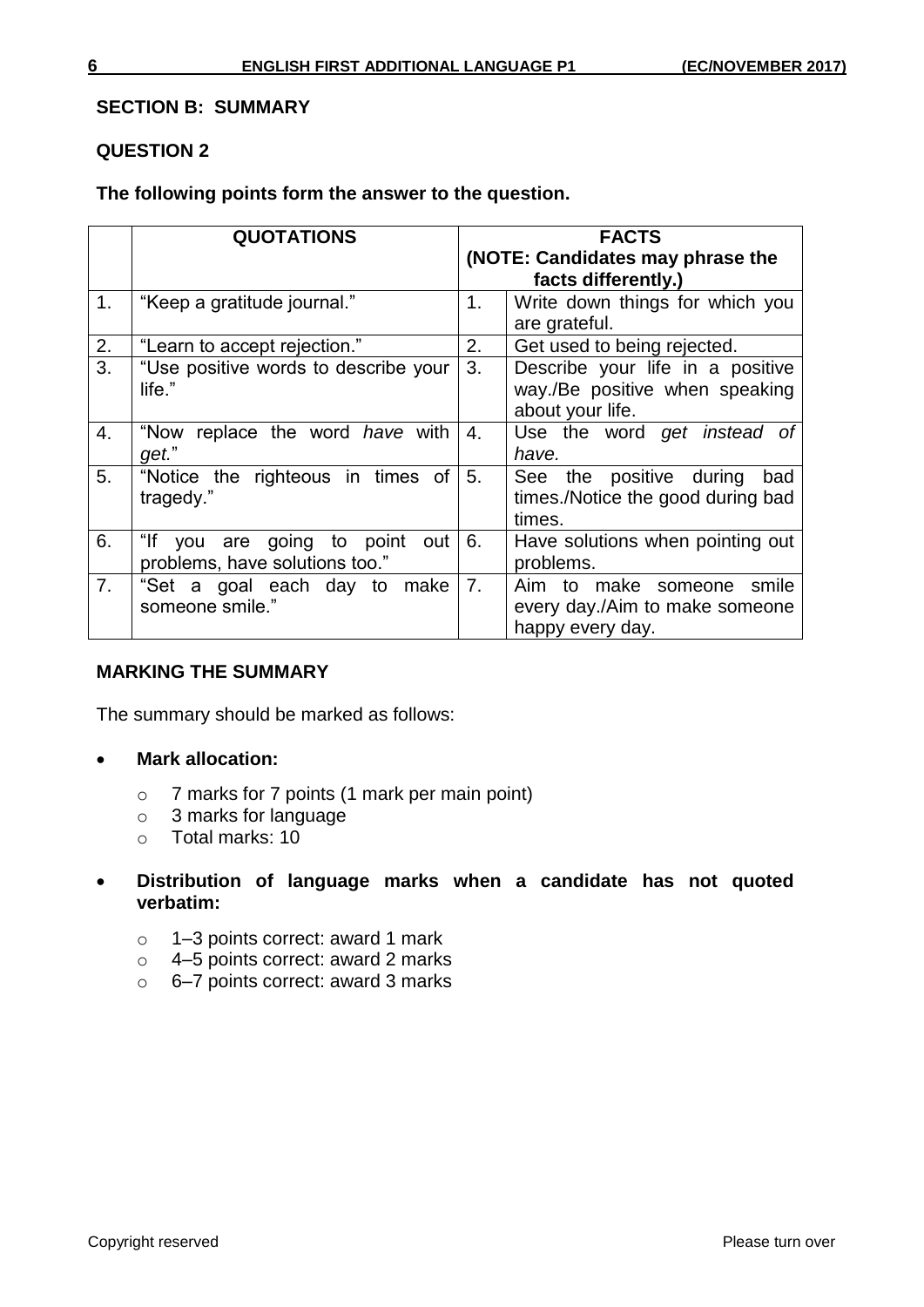#### **Distribution of language marks when a candidate has quoted verbatim:**

- o 6–7 quotes: award no language mark
- o 1–5 quotes: award 1 language mark

### **NOTE:**

- **Format**
	- o Even if the summary is presented in the incorrect format, it must be assessed.
- **Word Count:**
	- o Markers are required to verify the number of words used.
	- o Do not deduct any marks if the candidate fails to indicate the number of words used, or if the number of words used is indicated incorrectly.
	- o If the word limit is exceeded, read up to the last sentence above the stipulated upper limit and ignore the rest of the summary.

## **TOTAL SECTION B: 10**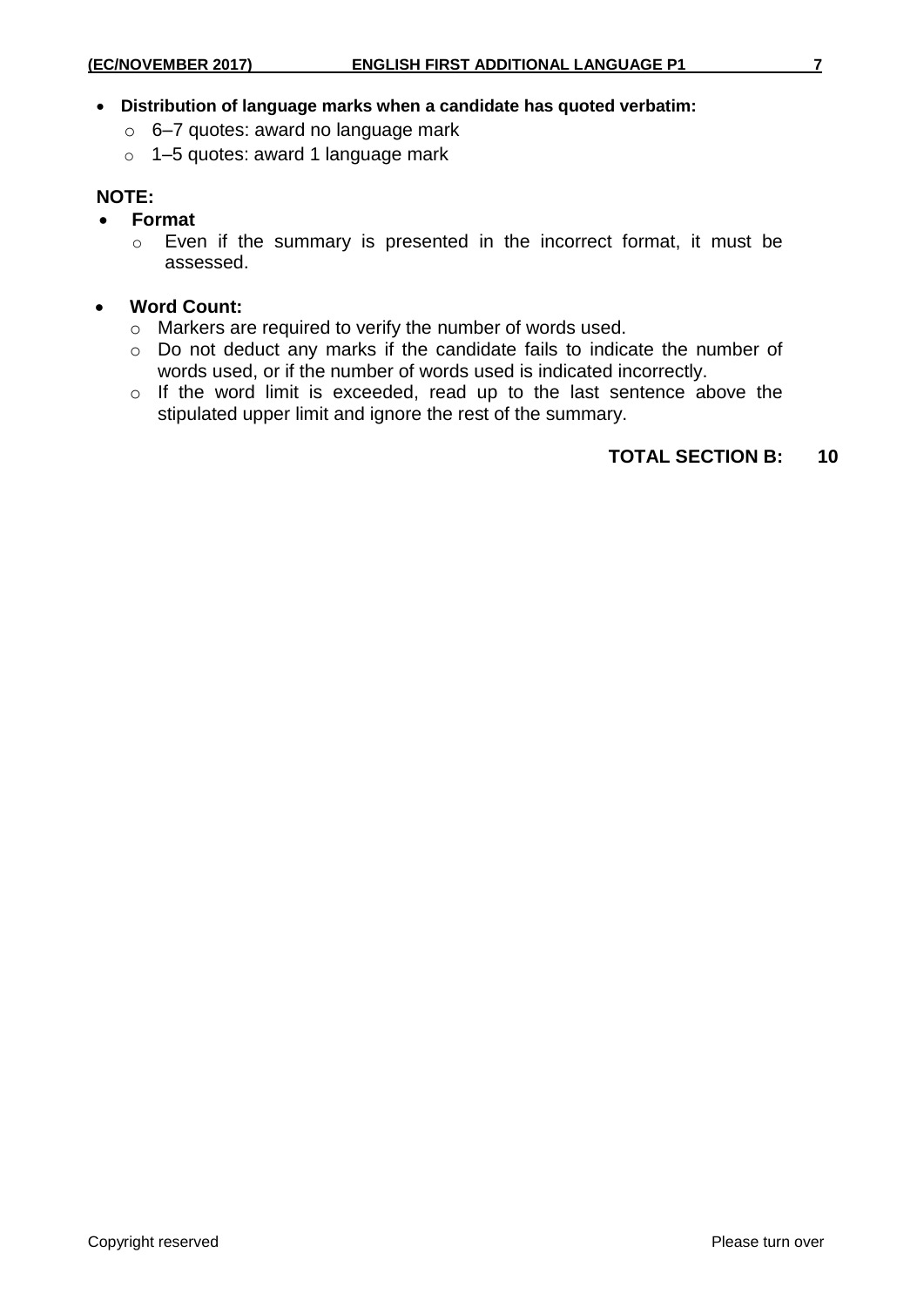## **SECTION C: LANGUAGE**

- One-word answers must be marked correct even if the spelling is incorrect, unless the error changes the meaning of the word.
- In full-sentence answers, incorrect spelling should be penalised if the error is in the language structure being tested.
- Where an abbreviation is tested, the answer must be punctuated correctly.
- Sentence structures must be grammatically correct and given in full sentences as per instruction.

## **QUESTION 3: ANALYSING AN ADVERTISEMENT**

3.1 Animal lovers. √ People who are against the abuse of animals/dog fighting.  $\sqrt{ }$ People who are concerned about the abuse of animals.  $\sqrt{ }$ Potential sponsors/donors./People who are charitable. √ People who can afford to make a donation.  $\sqrt{ }$ People who want to support the NSPCA.  $\sqrt{ }$ 

**NOTE:** Accept any ONE of the above answers. (1)

3.2 The advertiser uses different size fonts.  $\sqrt{ }$ Some words are written in bold. √ The caption is written in inverted commas/quotation marks. The caption is the direct words of Dan Wendy Wannenburg.  $\sqrt{ }$ Use is made of exclamation marks.  $\sqrt{ }$ There is a large picture (of a woman with a dog).  $\sqrt{ }$ 

**NOTE:** Accept any TWO of the above answers. (2)

3.3 To highlight/emphasise  $\sqrt{ }$  the fact that dog fighting is increasing  $\sqrt{ }$  in South Africa at an alarming rate.

## **OR**

To shock/alarm the reader  $\sqrt{ }$  so that he/she can do something about the plight of these dogs.  $\sqrt{ }$ 

3.4 You can buy a /( an infinity) scarf.  $\sqrt{ }$ You can buy a /(an infinity) bracelet.  $\sqrt{ }$ You can buy infinity socks.  $\sqrt{ }$ 

**NOTE:** Accept any ONE of the above answers. (1)

3.5 A/an abbreviation (1)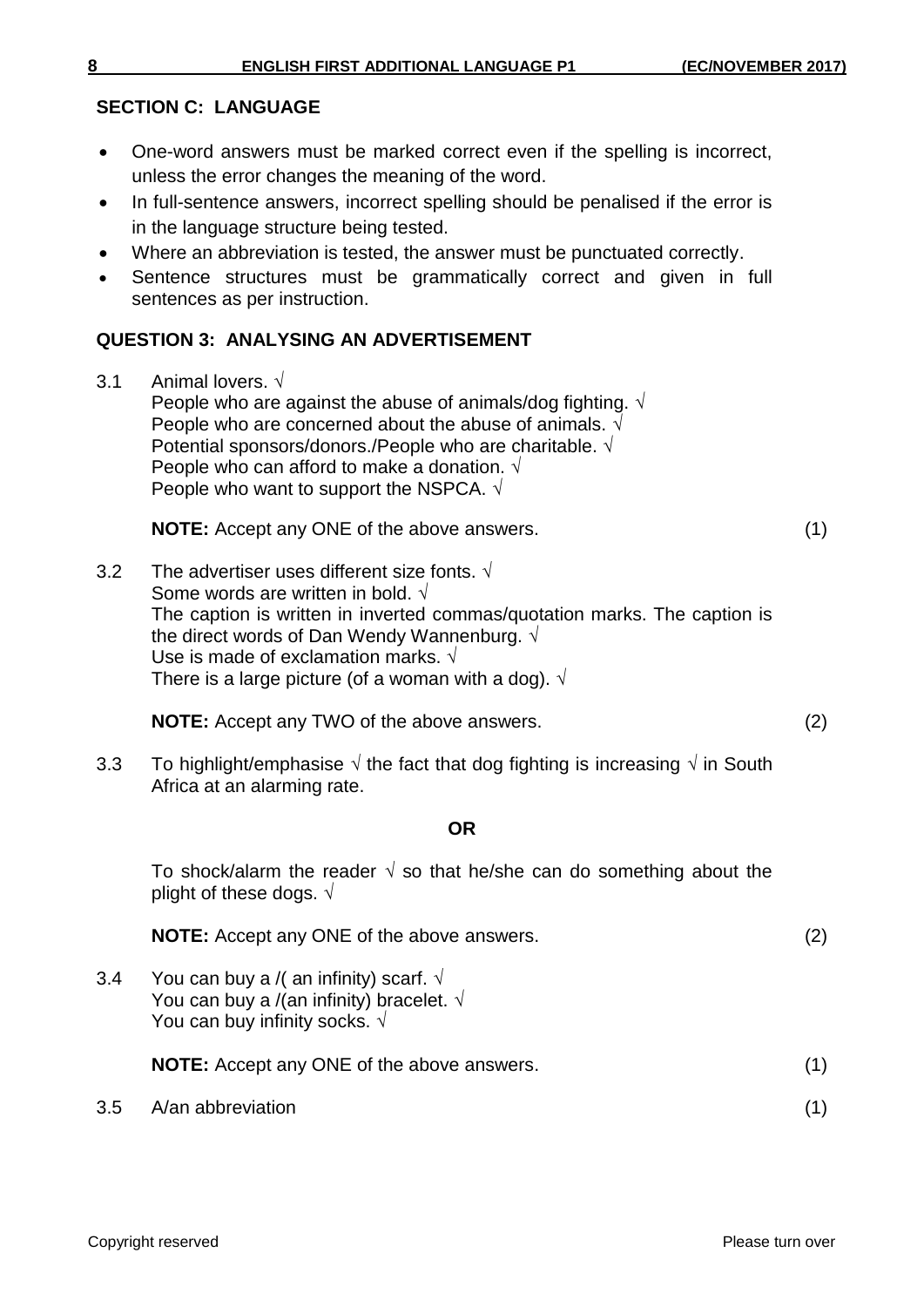3.6 The South African dialling code 011/011 is the dialling code of Johannesburg./011 9073592 √

**OR**

The website address which has the South African country code 'za' at the end / [nspca@nspca.co.za.](mailto:nspca@nspca.co.za) √

**NOTE:** Accept any ONE of the above answers. (1)

3.7 Open-ended. Accept a suitable response, e.g.

Yes. The message of the advertisement is to draw attention to the suffering of the dogs used in dog fighting and to get people involved to either report dog fighting or donate to this cause. The fact that the woman is smiling and the dog looks healthy/unscathed/unharmed shows that there is hope that this practice/dog fighting will stop.

#### **OR**

No. There is no certainty that readers will donate to the cause or report incidents of dog fighting. The happiness depicted in the picture may be premature because the possibility still exists that this practice/dog fighting may still continue.

**NOTE:** A candidate can score 1 mark for an answer that is not well substantiated. (2)

**[10]**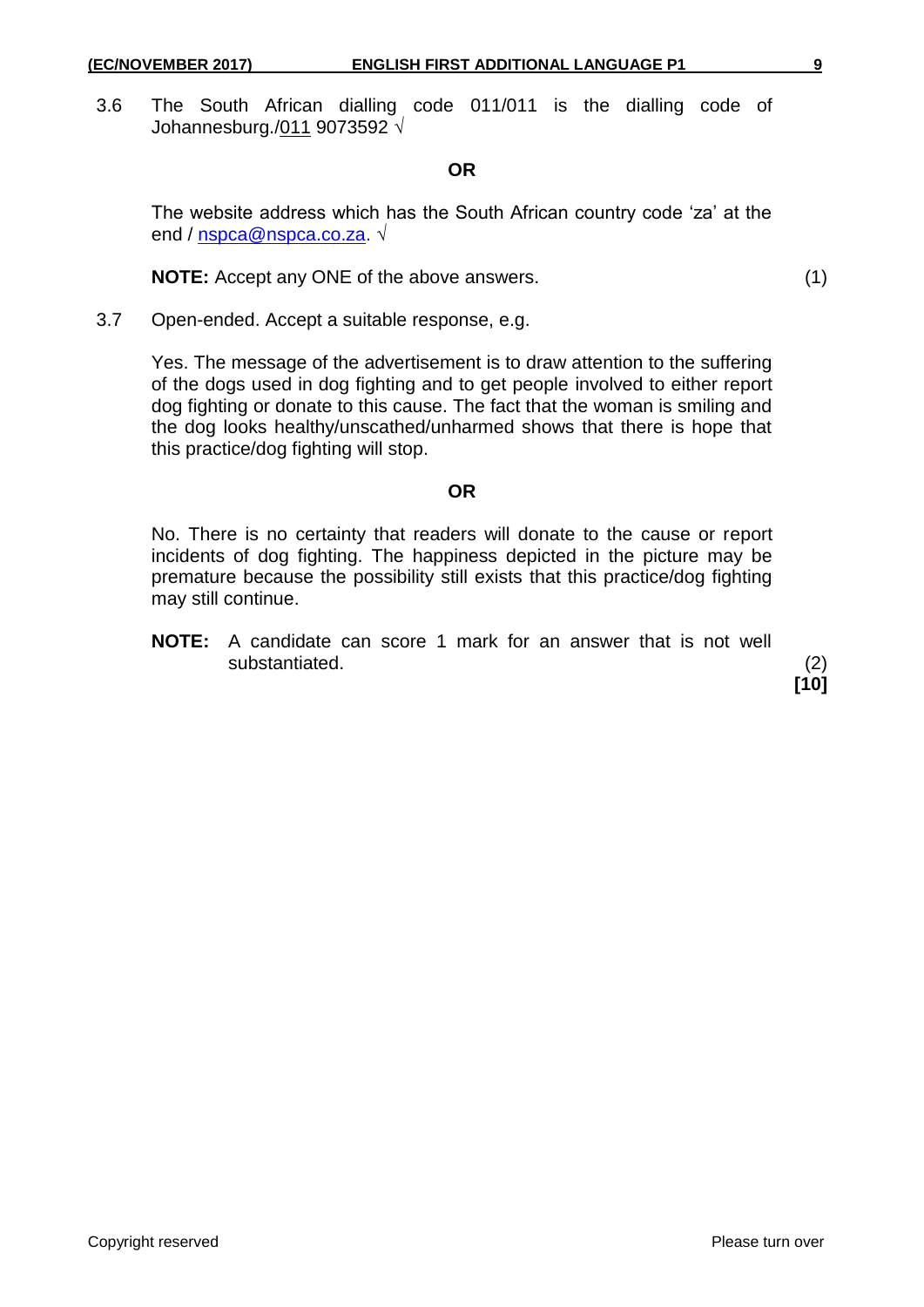## **QUESTION 4: ANALYSING A CARTOON**

| 4.1 | 4.1.1                                                                                                        | The father is looking straight ahead/looking in front of him<br>(suggesting that he is focussing). $\sqrt{ }$                            | (1) |
|-----|--------------------------------------------------------------------------------------------------------------|------------------------------------------------------------------------------------------------------------------------------------------|-----|
|     | 4.1.2                                                                                                        | She is looking directly at the father. $\sqrt{S}$ he has stopped reading her<br>book. $\sqrt{ }$                                         | (1) |
|     |                                                                                                              | <b>NOTE:</b> Accept ONE of the above.                                                                                                    |     |
|     | 4.1.3                                                                                                        | A/surprised by the question                                                                                                              | (1) |
| 4.2 | 4.2.1                                                                                                        | It shows that he is counting/enumerating $\sqrt{ }$ one by one the (three)<br>roles that they might play in their son's life. $\sqrt{ }$ | (2) |
|     | 4.2.2                                                                                                        | It shows that he is still thinking/considering/wondering what their<br>roles are in Jeremy's life.                                       | (1) |
| 4.3 | The father sees himself as the one who provides financially for Jeremy/who<br>gives Jeremy money. $\sqrt{ }$ |                                                                                                                                          |     |
|     |                                                                                                              | The mother sees herself as Jeremy's cook/the one who provides Jeremy<br>with his meals. $\sqrt{ }$                                       | (2) |
| 4.4 |                                                                                                              | Open-ended. Accept a suitable response, e.g.                                                                                             |     |

Yes. Even though there is no indication in the cartoon that Jeremy sees his father as a financial provider or his mother merely as his cook, they know their son well enough to accurately assign these roles to themselves.

#### **OR**

No. There is no indication in the cartoon that suggests that Jeremy sees his father as a financial provider or his mother merely as his cook, they are merely surmising. The assignment of these roles, therefore, cannot be justified.

**NOTE:** These are merely examples. Accept any relevant answer. A candidate can score 1 mark if the answer is not wellsubstantiated. (2)

**[10]**